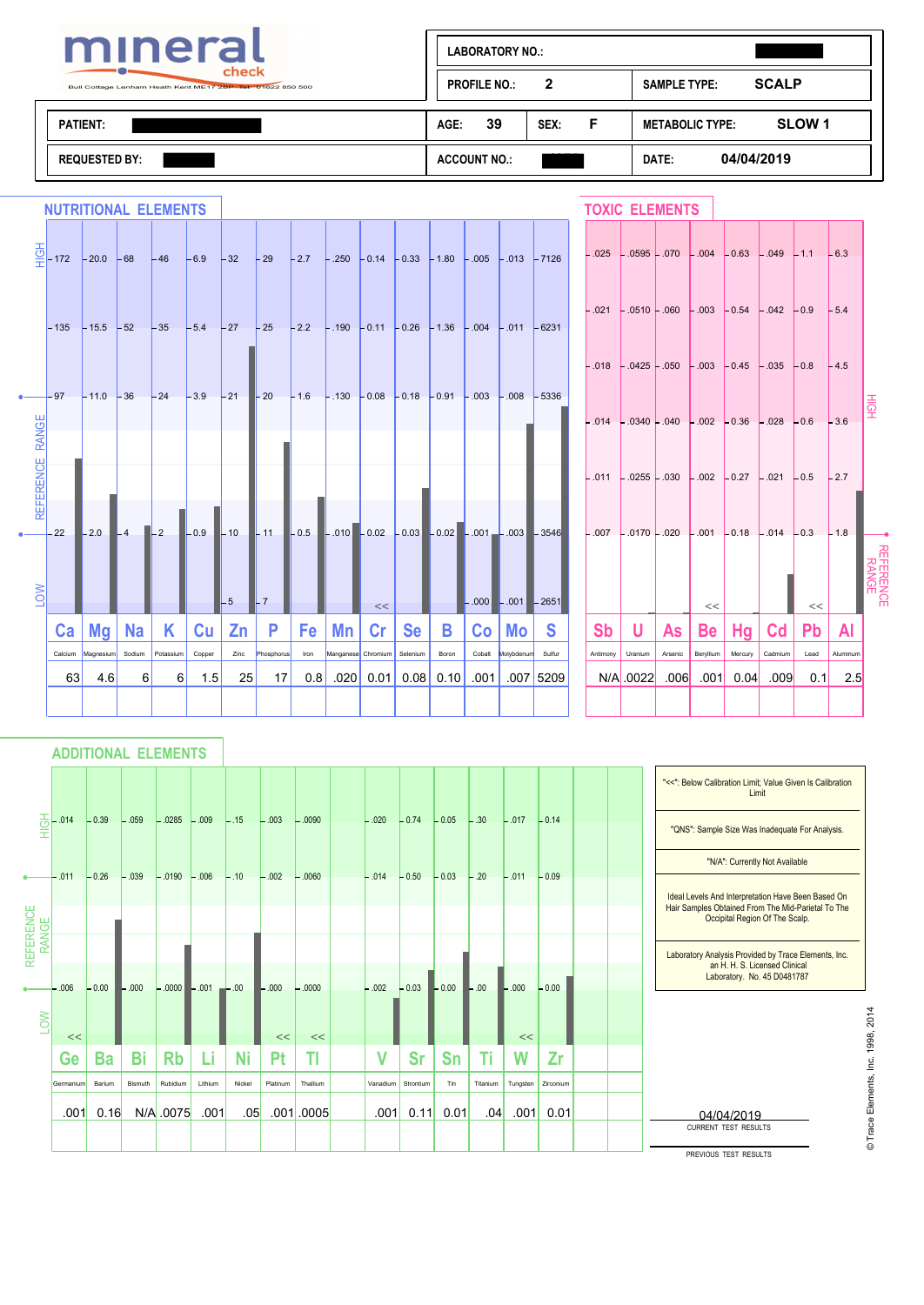

#### **TOXIC RATIOS**

|                   | $-168.0$ | 8.8   | $-44.0$ | $-1.6$ | $-1000.0$ | $-400.0$ | 56900    | 142251   | $-11380$ |
|-------------------|----------|-------|---------|--------|-----------|----------|----------|----------|----------|
| <b>ACCEPTABLE</b> | 126.0    | 6.6   | 33.0    | $-1.2$ | $-750.0$  | $-300.0$ | -42675   | 106688   | 8535     |
|                   | 84.0     | 4.4   | 22.0    | 0.8    | 500.0     | 200.0    | 28450    | $-71126$ | 5690     |
| LOW               | 42.0     | 2.2   | $-11.0$ | 0.4    | 250.0     | $-100.0$ | $-14225$ | 35563    | 2845     |
|                   |          |       |         |        |           |          |          |          |          |
|                   | Ca/Pb    | Fe/Pb | Fe/Hg   | Se/Hg  | Zn/Cd     | Zn/Hg    | S/Hg     | S/Cd     | S/Pb     |
|                   | 630.0    | 8.0   | 20.0    | 2.0    | 2777.8    | 625.0    | 130225   | 578778   | 52090    |
|                   |          |       |         |        |           |          |          |          |          |

### **ADDITIONAL RATIOS**

| <b>RATIO</b> |         | <b>CALCULATED VALUE</b> | <b>EXPECTED</b> |
|--------------|---------|-------------------------|-----------------|
|              | Current | Previous                |                 |
| Ca/Sr        | 572.73  |                         | 131/1           |
| Cr/V         | 10.00   |                         | 13/1            |
| Cu/Mo        | 214.29  |                         | 625/1           |
| Fe/Co        | 800.00  |                         | 440/1           |
| K/Co         | 6000.00 |                         | 2000/1          |
| K/Li         | 6000.00 |                         | 2500/1          |
| Mg/B         | 46.00   |                         | 40/1            |
| S/Cu         | 3472.67 |                         | 1138/1          |
| Se/TI        | 160.00  |                         | 37/1            |
| Se/Sn        | 8.00    |                         | 0.67/1          |
| Zn/Sn        | 2500.00 |                         | 167/1           |

#### **LEVELS**

All mineral levels are reported in milligrams percent (milligrams per one-hundred grams of hair). One milligram percent (mg%) is equal to ten parts per million (ppm).

#### **NUTRITIONAL ELEMENTS**

Extensively studied, the nutrient elements have been well defined and are considered essential for many biological functions in the human body. They play key roles in such metabolic processes as muscular activity, endocrine function, reproduction, skeletal integrity and overall development.

#### **TOXIC ELEMENTS**

The toxic elements or "heavy metals" are well-known for their interference upon normal biochemical function. They are commonly found in the environment and therefore are present to some degree, in all biological systems. However, these metals clearly pose a concern for toxicity when accumulation occurs to excess.

#### **ADDITIONAL ELEMENTS**

These elements are considered as possibly essential by the human body. Additional studies are being conducted to better define their requirements and amounts needed.

#### **RATIOS**

A calculated comparison of two elements to each other is called a ratio. To calculate a ratio value, the first mineral level is divided by the second mineral level.

EXAMPLE: A sodium (Na) test level of 24 mg% divided by a potassium (K) level of 10 mg% equals a Na/K ratio of 2.4 to 1.

#### **SIGNIFICANT RATIOS**

If the synergistic relationship (or ratio) between certain minerals in the body is disturbed, studies show that normal biological functions and metabolic activity can be adversely affected. Even at extremely low concentrations, the synergistic and/or antagonistic relationships between minerals still exist, which can indirectly affect metabolism.

#### **TOXIC RATIOS**

It is important to note that individuals with elevated toxic levels may not always exhibit clinical symptoms associated with those particular toxic minerals. However, research has shown that toxic minerals can also produce an antagonistic effect on various essential minerals eventually leading to disturbances in their metabolic utilization.

#### **ADDITIONAL RATIOS**

These ratios are being reported solely for the purpose of gathering research data. This information will then be used to help the attending health-care professional in evaluating their impact upon health.

#### **REFERENCE RANGES**

Generally, reference ranges should be considered as guidelines for comparison with the reported test values. These reference ranges have been statistically established from studying an international population of "healthy" individuals.

Important Note: The reference ranges should not be considered as absolute limits for determining deficiency, toxicity or acceptance.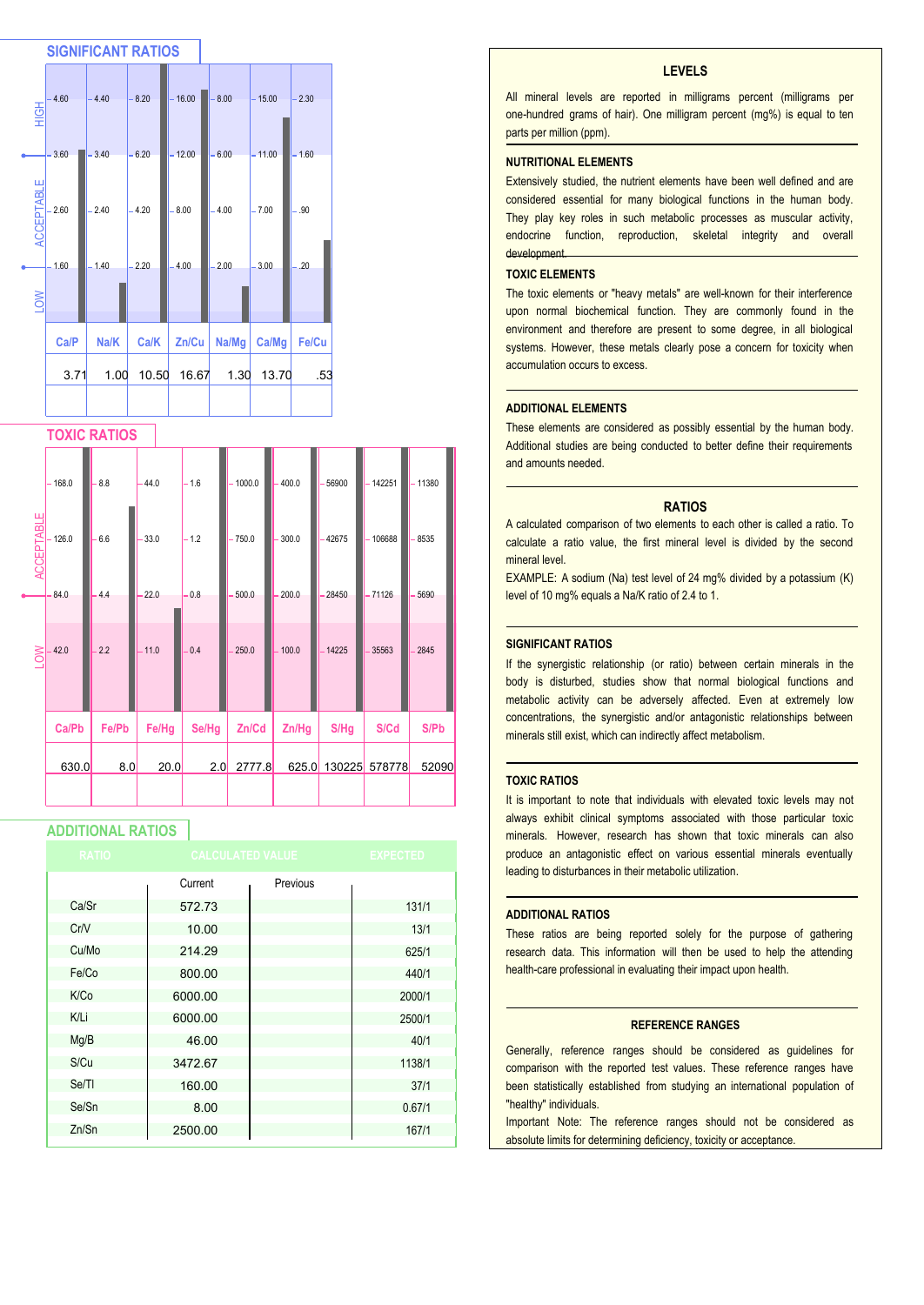# **INTRODUCTION TO HAIR TISSUE MINERAL ANALYSIS (HTMA)**

 Hair is used for mineral testing because of its very nature. Hair is formed from clusters of specialized cells that make up the hair follicle. During the growth phase the hair is exposed to the internal environment such as blood, lymph and extra-cellular fluids. As the hair continues to grow and reaches the surface of the skin its outer layers harden, locking in the metabolic products accumulated during the period of formation. This biological process provides a blueprint and lasting record of mineral status and nutritional metabolic activity that has occurred during this time.

 The precise analytical method of determining the levels of minerals in the hair is a highly sophisticated technique: when performed to exacting standards and interpreted correctly, it may be used as a screening aid for determining mineral deficiencies, excesses, and/or imbalances. HTMA provides you and your health care professional with an economical and sensitive indicator of the longterm effects of diet, stress, toxic metal exposure and their effects on your mineral balance that is difficult to obtain through other clinical tests.

 It is important for the attending healthcare professional to determine your mineral status as minerals are absolutely critical for life and abundant health. They are involved in and are necessary for cellular metabolism, structural support, nerve conduction, muscular activity, immune functions, anti-oxidant and endocrine activity, enzyme functions, water and acid/alkaline balance and even DNA function.

 Many factors can affect mineral nutrition, such as; food preparation, dietary habits, genetic and metabolic disorders, disease, medications, stress, environmental factors, as well as exposure to heavy metals. Rarely does a single nutrient deficiency exist in a person today. Multiple nutritional imbalances however are quite common, contributing to an increased incidence of adverse health conditions. In fact, it is estimated that mild and sub-clinical nutritional imbalances are up to ten times more common than nutritional deficiency alone.

 *The laboratory test results and the comprehensive report that follows should not be construed as diagnostic. This analysis is provided only as an additional source of information to the attending healthcare professional.*

 *Test results were obtained by a licensed clinical laboratory adhering to analytical procedures that comply with governmental protocol and standards established by Trace Elements, Inc. U.S.A. The interpretive data based upon these results is defined by research conducted by David L. Watts, Ph.D.*

# **UNDERSTANDING THE GRAPHICS**

# **NUTRITIONAL ELEMENTS**

 This section of the cover page graphically displays the test results for each of the reported nutritional elements and how they compare to the established population reference range. Values that are above or below the reference range indicate a deviation from "normal". The more significant the deviation, the greater the possibility a deficiency or excess may be present.

#### **TOXIC ELEMENTS**

 The toxic elements section displays the results for each of the reported toxic elements. It is preferable that all levels be as low as possible and within the lower white section. Any test result that falls within the upper dark red areas should be considered as statistically significant, but not necessarily clinically significant. Further investigation may then be warranted to determine the possibility of actual clinical significance.

#### **ADDITIONAL ELEMENTS**

 This section displays the results of additional elements for which there is limited documentation. These elements may be necessary for biochemical function and/or may adversely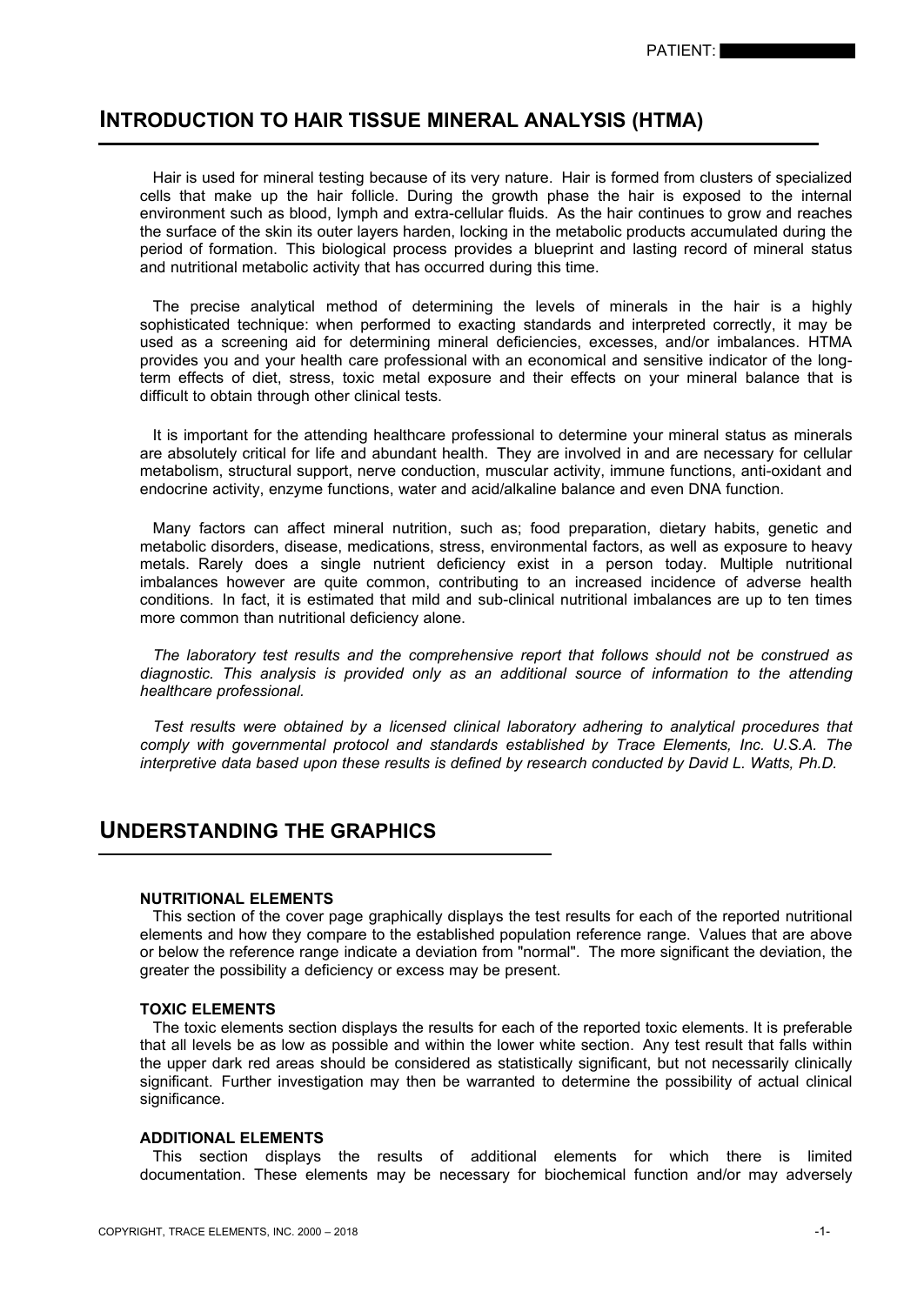effect biochemical function. Further study will help to reveal their function, interrelationships and eventually their proper therapeutic application or treatment.

#### **SIGNIFICANT RATIOS**

 The significant ratios section displays the important nutritional mineral relationships. This section consists of calculated values based on the respective elements. Mineral relationships (balance) is as important, if not more so, than the individual mineral levels. The ratios reflect the critical balance that must be constantly maintained between the minerals in the body.

#### **TOXIC RATIOS**

 This section displays the relationships between the important nutritional elements and toxic metals. Each toxic metal ratio result should be in the white area of the graph, and the higher the better. Toxic ratios that fall within the darker red area may indicate an interference of that toxic metal upon the utilization of the nutritional element.

#### **ADDITIONAL RATIOS**

 The additional ratios section provides calculated results on some additional mineral relationships. At this time, there is limited documentation regarding these ratios. For this reason, these ratios are only provided as an additional source of research information to the attending healthcare professional.

# **METABOLIC TYPE**

 This section of the report will discuss the metabolic profile, which is based on research conducted by Dr. D. L. Watts. Each classification is established by evaluating the tissue mineral results and determining the degree to which the minerals may be associated with a stimulating and/or inhibiting effect upon the main "energy producing" endocrine glands. These glands regulate nutrient absorption, excretion, metabolic utilization, and incorporation into the tissues of the body: the skin, organs, bone, hair, and nails. How efficiently each nutrient is utilized depends largely upon proper functioning of the endocrine glands.

## **SLOW METABOLISM (TYPE #1)**

- \*\* Parasympathetic Dominant
- \*\* Tendency Toward Decreased Thyroid Function (reduced secretion of hormones)
- \*\* Tendency Toward Decreased Adrenal Function (reduced secretion of hormones)

 The mineral pattern reflected in these test results is indicative of a slow metabolic (Type #1) pattern. This particular profile can be related to a number of contributing factors, such as;

 \* Diet - Dietary factors such as low protein intake, high carbohydrate intake and eating refined carbohydrates, especially those containing appreciable amounts of sugar have an indirect yet significant effect in suppressing the metabolic rate.

 \* Endocrine Function - Low thyroid activity as well as low adrenal gland function will contribute to lowering the metabolic rate.

 \* Digestion - Poor absorption and utilization of nutrients found in the foods that are consumed will result in decreased energy production on a cellular level, thereby, affecting metabolism. In turn, a lowered metabolic rate will have an adverse effect upon the digestion process, thereby creating a vicious cycle.

 \* Viral Infections - A past occurrence of a severe or chronic viral infection can contribute to a decrease in the metabolic rate, due to the body's neuro-immunological response to infection.

 After a prolonged period of time, a diminished metabolic rate, such as indicated in these test results, has been correlated with fatigue, cold hands and feet, easy weight gain and craving for sweets.

It should be noted that even though this patient may not be overweight at this time, she can still have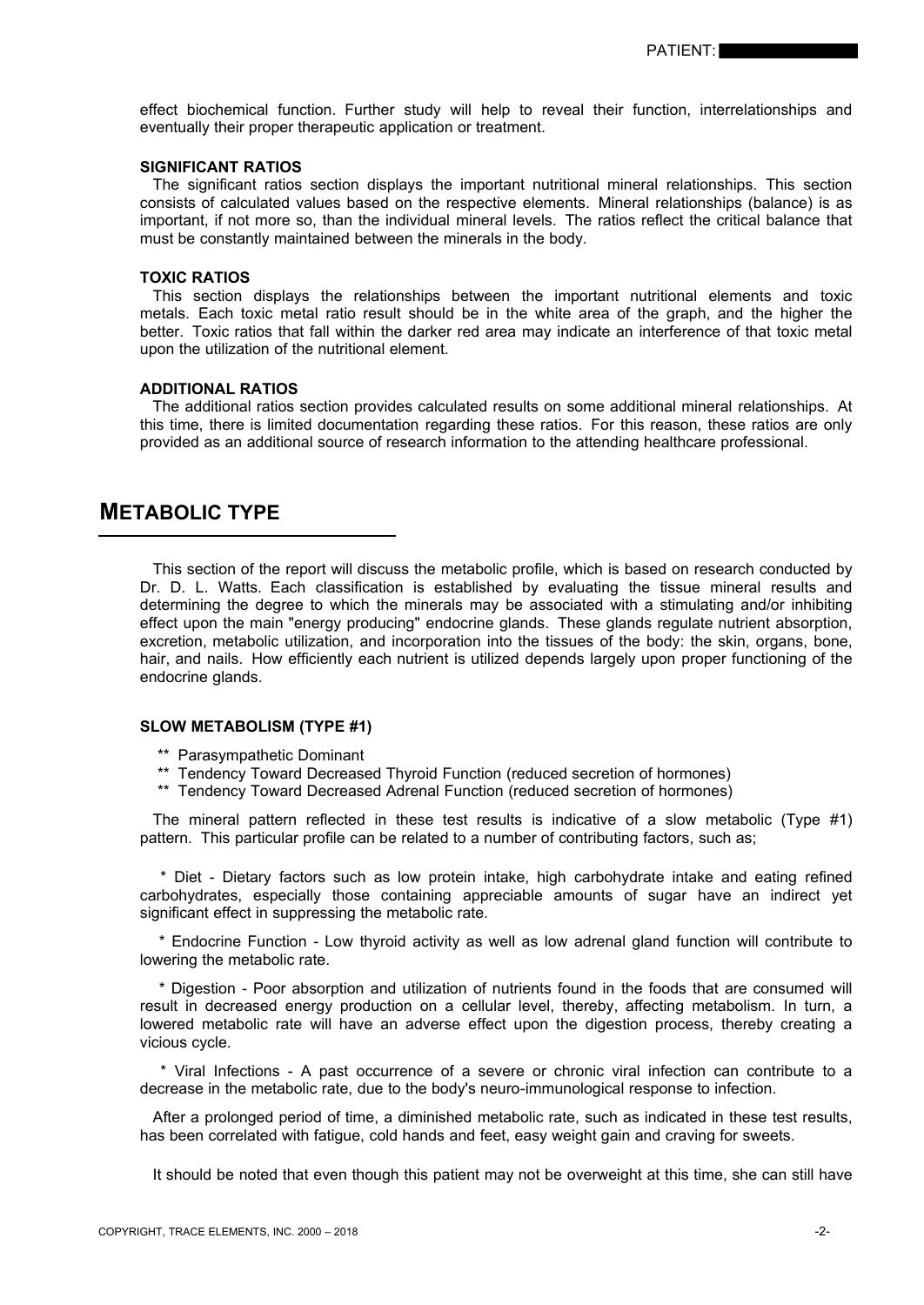a lowered metabolic rate, as overweight and underweight tendencies may not always be reflective of metabolism on the cellular level.

# **NUTRIENT MINERAL LEVELS**

 This section of the report may discuss those nutritional mineral levels that reveal moderate or significant deviations from normal. The light blue area's of each graph section represent the reference range for each element based upon statistical analysis of apparently healthy individuals. The following section, however, is based upon clinical data, therefore an element that is moderately outside the reference range may not be commented on unless determined to be clinically significant.

# **NOTE:**

 For those elements whose levels are within the normal range, it should be noted that nutritional status is also dependent upon their critical balance with other essential nutrients. If applicable, discussion regarding their involvement in metabolism may be found in the ratio section(s) of this report.

### **HYDROCHLORIC ACID PRODUCTION AND PROTEIN DIGESTION**

 Your mineral profile may be reflective of a deficiency in hydrochloric acid (HCL) production, which can result in inadequate protein digestion. Hydrochloric acid in sufficient amounts is necessary for the complete digestion and utilization of dietary protein. Symptoms, such as, bloating of the stomach, flatulence and constipation may be observed with an HCL deficiency, especially following high protein meals.

### **CHROMIUM (Cr)**

 Tissue chromium deficiency is increasingly becoming more common among those people tested in the United States, Canada and Western Europe. This may be due to the excessive consumption of refined carbohydrates and sugar in these areas. Low chromium levels have been implicated in producing a decreased carbohydrate tolerance. Chromium appears to increase the effectiveness of insulin. A deficiency may be a contributing factor to hypoglycemia as well as other blood sugar disturbances. Increasing protein in the diet should aid in improving blood sugar regulation, as well as chromium status.

### **CHROMIUM STATUS FOLLOWING PREGNANCY**

 Hair tissue chromium levels will often decrease following pregnancy and breast-feeding. It has been estimated that the time required for hair chromium levels to return to normal in the mother following pregnancy is approximately 4 years.

### **GERMANIUM (Ge)**

 Your germanium level of 0.001 mg% is below the established reference range for this trace element. However, deficiency signs and conditions have not yet been documented in humans. Therefore, clinical significance cannot be placed on a low germanium level at this time.

## **VANADIUM (V)**

 Vanadium is an essential element in lower life forms and recent research suggests it may be essential in humans. Vanadium is widely available in the food supply, where refining and processing appears to further increase its content. Your vanadium level of 0.001 mg% is below the established reference range for this element. However, deficiency signs and conditions have not yet been documented in humans. Therefore, at this time, clinical significance cannot be placed on a low HTMA vanadium level.

# **NUTRIENT MINERAL RATIOS**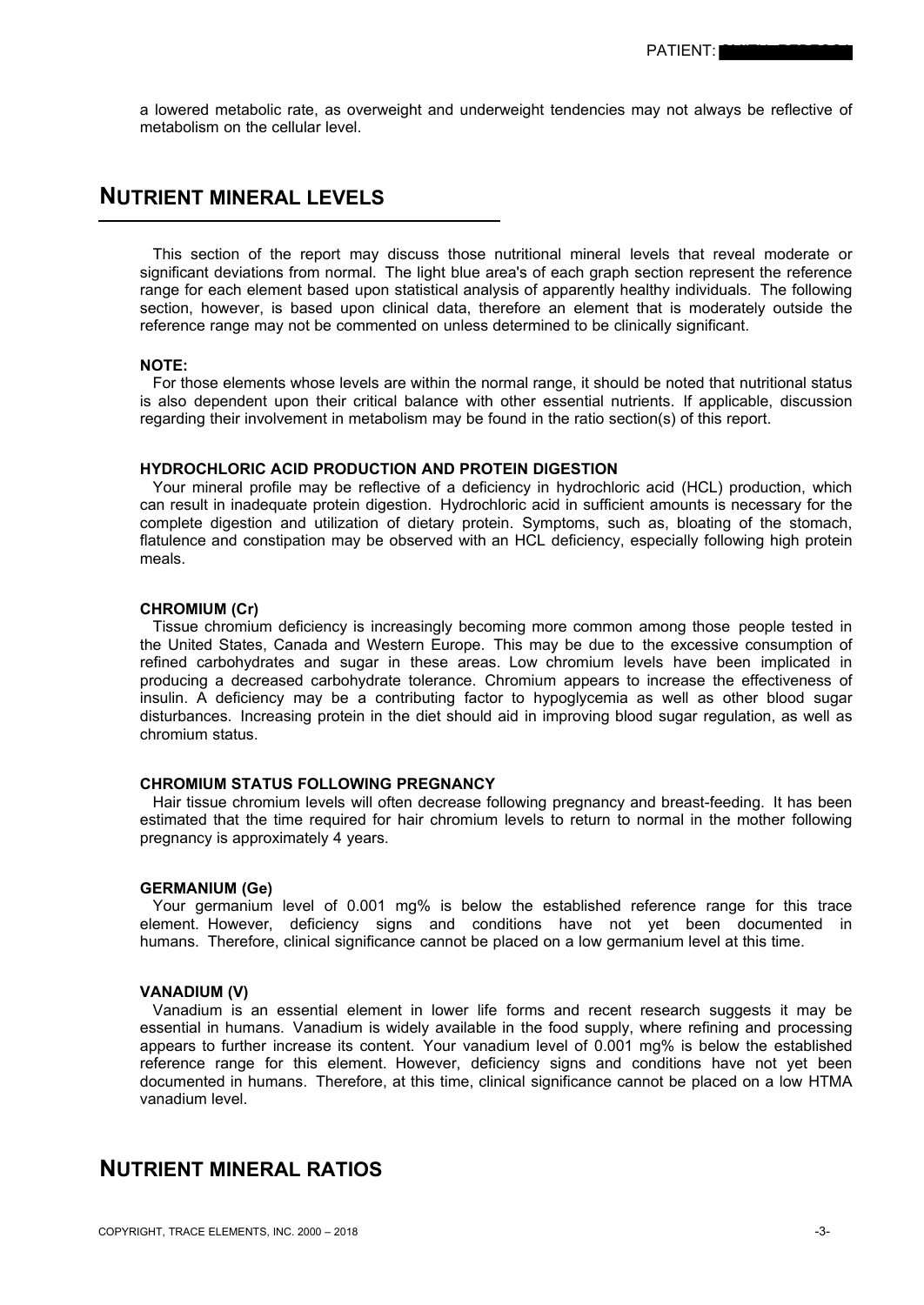This section of the report will discuss those nutritional mineral ratios that reveal moderate or significant deviations from normal.

 Continuing research indicates that metabolic dysfunction occur not necessarily as a result of a deficiency or excess of a particular mineral level, but more frequently from an abnormal balance (ratio) between the minerals. Due to this complex interrelationship between the minerals, it is extremely important that imbalances be determined. Once these imbalances are identified, corrective therapy may then be used to help re-establish a more normal biochemical balance.

NOTE: The "Nutritional Graphic" developed by researchers at Trace Elements, and presented on the cover of this report shows the antagonistic relationships between the significant nutrients, including the elements (arrows indicate antagonistic effect upon absorption and retention).

#### **LOW SODIUM/POTASSIUM (Na/K) RATIO**

 When sodium is low in relation to potassium, emotional mood swings, including depression have been cited in greater frequency. A low sodium-to-potassium ratio may also be related to phobias, withdrawal, repression and indecision.

# **HIGH CALCIUM/POTASSIUM (Ca/K) RATIO**

 High calcium relative to potassium will frequently indicate a trend toward hypothyroidism (underactive thyroid). The mineral calcium antagonizes the retention of potassium within the cell. Since potassium is necessary in sufficient quantity to sensitize the tissues to the effects of thyroid hormones, a high Ca/K ratio would suggest reduced thyroid function and/or cellular response to thyroxine. If this imbalance has been present for an extended period of time, the following symptoms associated with low thyroid function may occur.

Fatigue Depression

Dry Skin **Dry Skin** Over-weight Tendencies Constipation Constitution Cold Sensitivity

## **HIGH ZINC/COPPER (Zn/Cu) RATIO**

 The zinc level is high relative to tissue copper status (see high Zn/Cu ratio). Zinc and copper are intricately related to the hormones progesterone and estrogen, respectively. This mineral imbalance has been correlated with low levels of estrogen relative to progesterone, which is reflective of a hormonal imbalance. If the imbalance is both severe and chronic, it can result in a failure to menstruate (amenorrhea), and/or the following symptoms;

Increased Infections **Oily Skin** 

Shortened Menstrual Cycle

#### **LOW SODIUM/MAGNESIUM (Na/Mg) RATIO**

 This ratio is below the normal range. The adrenal glands play an essential role in regulating sodium retention and excretion. Studies have also shown that magnesium will affect adrenal cortical activity and response, and reduced adrenal activity results in increased magnesium retention. The sodiummagnesium profile is indicative of reduced adrenal cortical function. The following associated symptoms may be observed:

Fatigue **Constitution** Constitution Dry Skin **Dry Skin** Lowered Resistance Allergies (Ecological) and Low Blood Pressure

### **MINERAL METABOLISM AND VITAMIN B6**

 A deficiency of, or increased requirement for vitamin B6 (pyridoxine) leads to alterations in the metabolism, utilization and balance between calcium and magnesium. Calcium retention will increase and the excretion of magnesium will also increase when vitamin B6 is lacking. Therefore, an increased need for vitamin B6 may be indicated by your current HTMA pattern.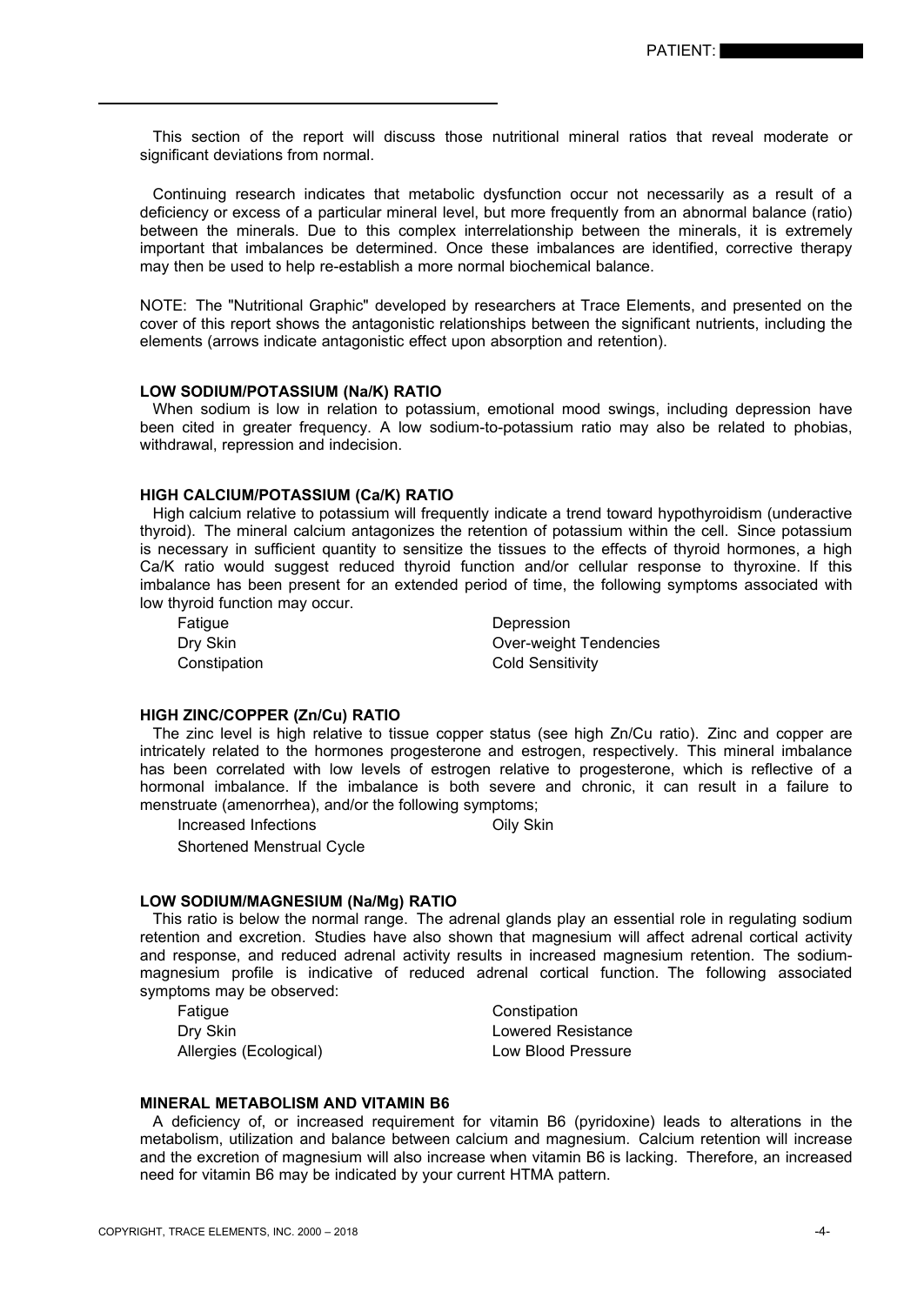# **TOXIC METAL LEVELS**

 Hair is used as one of the tissue's of choice by the Environmental Protection Agency in determining toxic metal exposure. A 1980 report from the E.P.A. stated that human hair can be effectively used for biological monitoring of the highest priority toxic metals. This report confirmed the findings of other studies which concluded that human hair may be a more appropriate tissue than blood or urine for studying community exposure to some trace metals.

 A heavy metal may be elevated in this HTMA and yet no known environmental exposure can be ascertained at this time. This is not unusual, as exposure may have originated years earlier. Additionally, research has found that heavy metals can be inherited by the fetus during pregnancy. Heavy metals can be found in the body for years following the original exposure and will remain in body tissues until removal is initiated. For example, the half-life of cadmium in some tissues will range from ten to thirty years.

## **ALUMINUM (Al)**

 The aluminum level is within the cautionary range. Since aluminum is omnipresent in soils and waters, virtually all foods contain measurable amounts of natural aluminum. However, a much larger amount of aluminum compounds are typically ingested in the form of intentional additives, such as; preservatives, coloring agents, leavening agents, etc. Other sources include processed cheeses, spices, pickles and baked goods.

# **SOME ADDITIONAL SOURCES OF ALUMINUM**

| Antacids (most)         | <b>Treated Water</b>   |
|-------------------------|------------------------|
| Salt (some)             | Baking Powder (some)   |
| Aluminum Cookware       | Antiperspirants (some) |
| Buffered Aspirin (some) | Aluminum Cans          |
| White Flour (some)      | Vaccines (many)        |

#### **AVOID**

- Antacids containing aluminum as hydroxide. This is a major source of ingested aluminum.
- \* Cooking acidic foods in aluminum cookware and storage in aluminum foil.
- \* Inhaling antiperspirant spray, especially those containing aluminum chlorohydrate.

## **NOTE:**

 At this time, further confirmation of heavy metal toxicity using a blood test may or may not reveal an elevated level. This is due to the protective response of the body, in which following a toxic metal exposure, the element is sequestered from the blood and stored in various other tissues. Therefore, if the exposure is not ongoing or chronic, elevated levels in the blood may not be present. It is recommended that another analysis be performed in at least one year to monitor any changes in toxic metal accumulation.

# **TOXIC METAL RATIOS**

 Every person is exposed to toxic metals to some degree. The retention of these toxic metals, however, is dependent upon the individual's susceptability. The balance of the protective nutrient minerals within the body in relation to the heavy metals can frequently be the determining factor to this susceptibility. As an example, the accumulation of lead will have a more detrimental effect upon body chemistry when sufficient levels of calcium and iron are not available. By examining the toxic metal levels in relation to the protective minerals, the extent to which the heavy metals may be involved in abnormal chemistry can frequently be seen.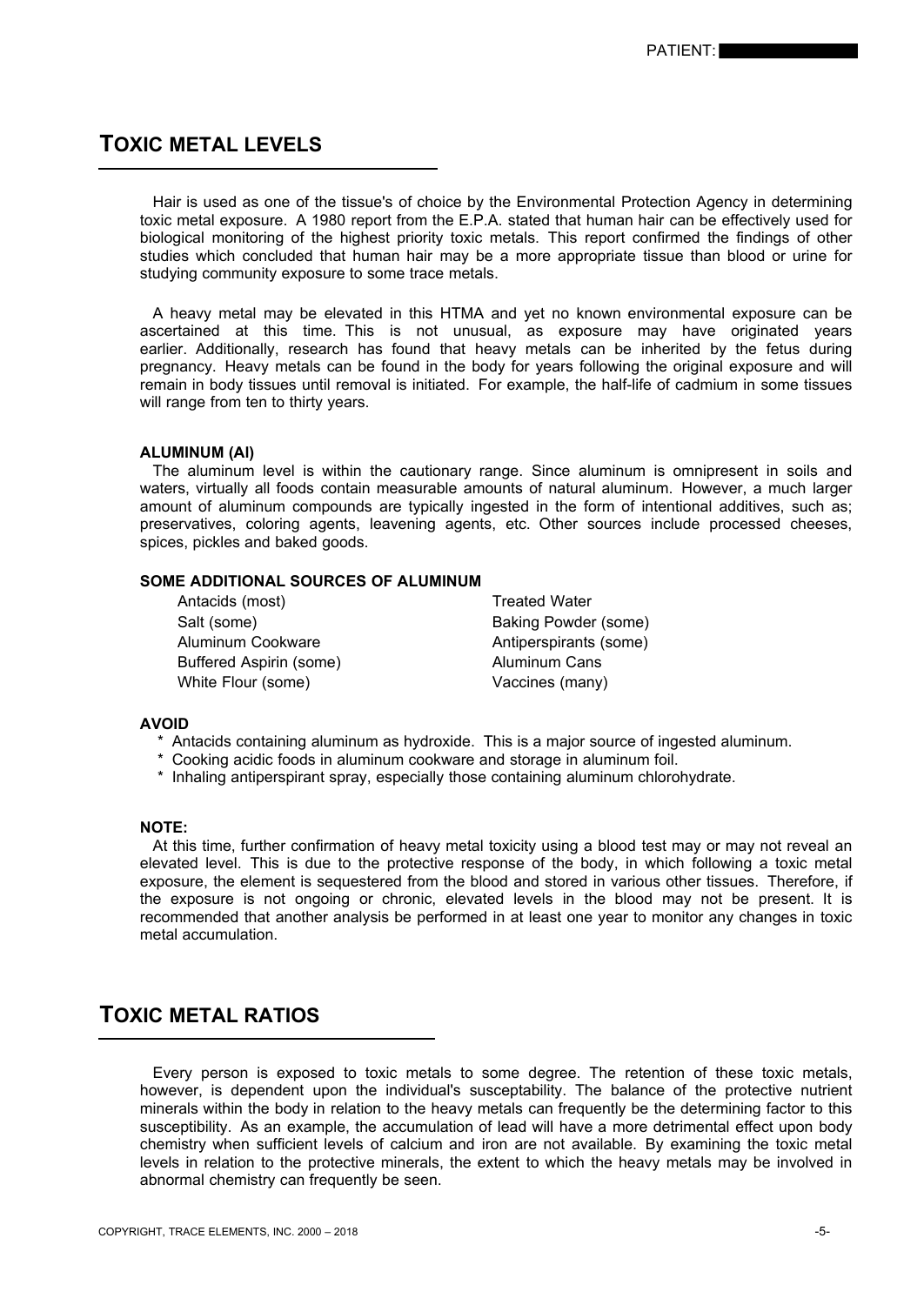# **DIETARY SUGGESTIONS**

 The following dietary suggestions are defined by several factors: the individual's mineral levels, ratios and metabolic type, as well as the nutrient value of each food including protein, carbohydrate, fat, and vitamin and mineral content. Based upon these determinations, it may be suggested that foods be avoided or increased temporarily to aid in the improvement of your biochemistry.

### **SLOW METABOLISM**

 Dietary habits may contribute to slow metabolism. Low protein, high carbohydrate, high fat intake and the consumption of refined sugars and dairy products have an excessive slowing-down effect upon metabolism and energy production.

# **GENERAL DIETARY GUIDELINES FOR THE SLOW METABOLIZER**

\* EAT A HIGH PROTEIN FOOD AT EACH MEAL...Lean protein is recommended and which should constitute at least 40% of the total caloric value of each meal. Recommended sources are fish, fowl and lean beef. Other good sources of protein include bean and grain combinations and eggs. Increased protein intake is necessary in order to increase the metabolic rate and energy production.

\* INCREASE FREQUENCY OF MEALS...while decreasing the total caloric intake for each meal. This is suggested in order to sustain the level of nutrients necessary for energy production, and decrease blood sugar fluctuations.

\* EAT A MODERATE AMOUNT OF UNREFINED CARBOHYDRATES...Carbohydrate intake should not exceed 40% of total daily caloric intake. Excellent sources of unrefined carbohydrates include whole grain products, legumes and root vegetables.

\* AVOID ALL SUGARS AND REFINED CARBOHYDRATES...This includes white and brown sugar, honey, candy, soda pop, cake, pastries, alcohol and white bread.

\* AVOID HIGH PURINE PROTEIN...Sources of high purine protein include: liver, kidney, heart, sardines, mackerel and salmon.

\* REDUCE OR AVOID MILK AND MILK PRODUCTS...Due to elevated fat content and high levels of calcium, milk and milk products including "low-fat" milk should be reduced to no more than once every three to four days.

\* REDUCE INTAKE OF FATS AND OILS...Fats and oil include fried foods, cream, butter, salad dressings, mayonnaise, etc... Fat intake should not exceed 20% of the total daily caloric intake.

\* REDUCE FRUIT JUICE INTAKE...until the next evaluation. This includes orange juice, apple juice, grape juice and grapefruit juice. Note: Vegetable juices are acceptable.

\* AVOID CALCIUM AND/OR VITAMIN D SUPPLEMENTS...unless recommended by physician.

# **AVOID DIETARY FATS AND OILS UNLESS NOTIFIED OTHERWISE BY ATTENDING DOCTOR**

 The handling of fats is difficult during a reduced metabolic state, and can contribute to a further reduction in the metabolic rate. It is suggested that all sources of high dietary fat and oil be avoided until the next evaluation.

| Salad Dressings  | Cheese (most)        |
|------------------|----------------------|
| Cream            | <b>Butter</b>        |
| <b>Hazelnuts</b> | Walnuts              |
| Margarine        | Pork                 |
| Coconut Oil      | Milk                 |
| Salami           | <b>Peanut Butter</b> |
| Pork             | Sausages             |
|                  |                      |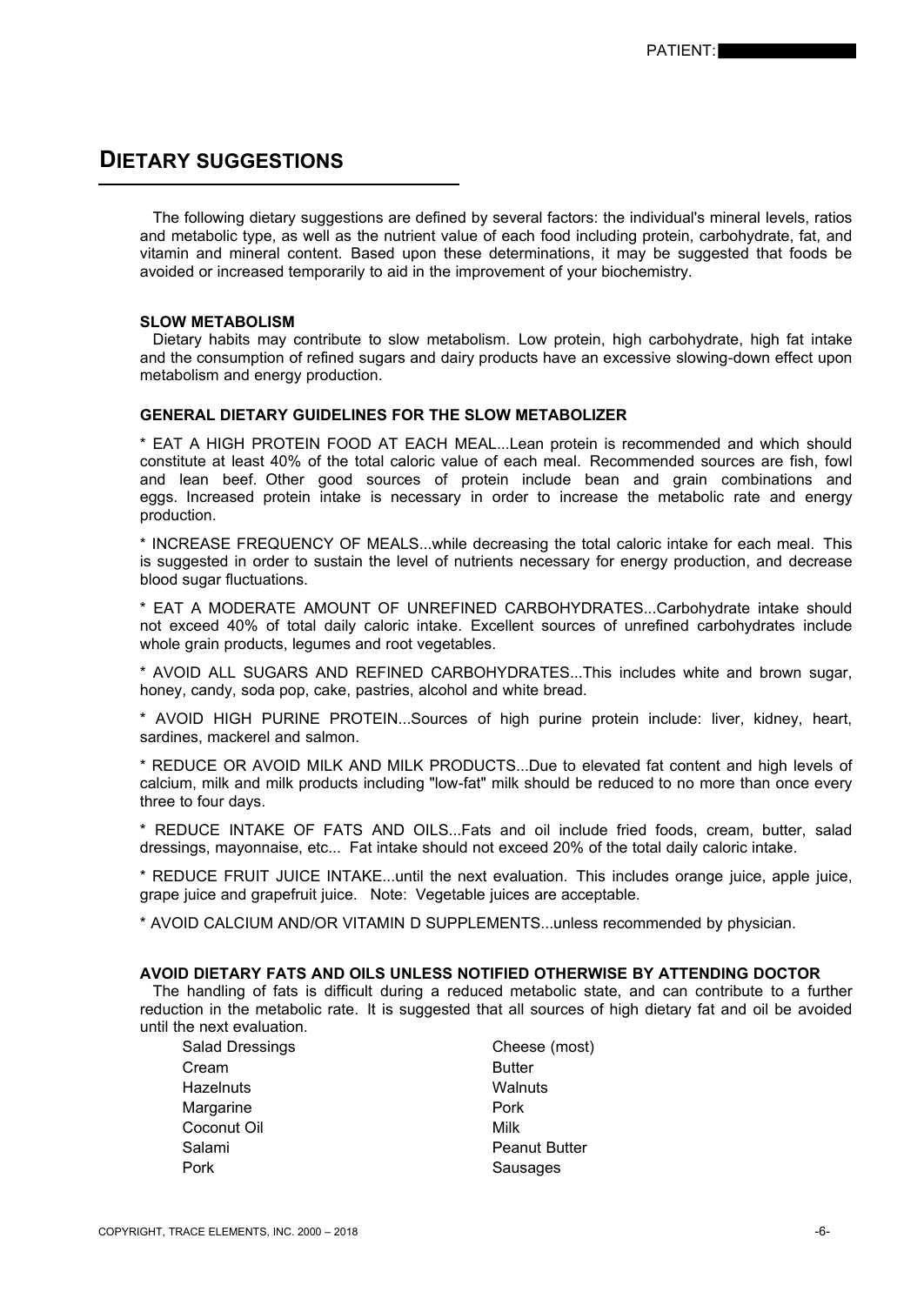- Corn Chips **Almonds** Bacon **Knockwurst** Duck **Goose** Avocado **Liverwurst** Cocoa Powder **Peanuts** Sardines (canned) Tuna (canned in oil) Avocado Oil **Tamarind Groundnut**
- 

#### **VITAMIN B-1 AND THYROID HORMONE**

 The following foods high in Vitamin B-1 may be increased in the diet until the next evaluation. Vitamin B-1 has been associated with increasing the effectiveness of thyroid hormone (thyroxine) upon metabolism.

| Wheat Germ     | Rice Bran          |
|----------------|--------------------|
| Pinto Beans    | Lobster            |
| Pike (broiled) | <b>Brazil Nuts</b> |

# **METHIONINE RICH FOODS**

 The following foods are a rich source of the essential amino acid methionine, which supplies sulfur to the cells for the activation of enzymes, and energy metabolism. Sulfur is also involved in detoxification processes. Toxic substances are combined with sulfur, converted to a nontoxic form and then excreted. The following foods may be consumed liberally during course of therapy:

| Bass                 | Mackerel           |
|----------------------|--------------------|
| Trout                | Swordfish          |
| Cod                  | Turkey             |
| Tuna                 | Sirloin            |
| <b>Pumpkin Seeds</b> | <b>Round Steak</b> |

 The above list of foods are also high in glutamic and aspartic acid. These amino acid proteins help to improve tissue alkalinity.

### **SPECIAL NOTE:**

 This report contains only a limited number of foods to avoid or to increase in the diet. FOR THOSE FOODS NOT SPECIFICALLY INCLUDED IN THIS SECTION, CONTINUED CONSUMPTION ON A MODERATE BASIS IS ACCEPTABLE UNLESS RECOMMENDED OTHERWISE BY YOUR DOCTOR. Under some circumstances, dietary recommendations may list the same food item in the "TO EAT" and the "TO AVOID" categories at the same time. In these rare cases, always follow the avoid recommendation.

# **CONCLUSION**

 This report can provide a unique insight into nutritional biochemistry. The recommendations contained within are specifically designed according to metabolic type, mineral status, age, and sex. Additional recommendations may be based upon other supporting clinical data as determined by the attending health-care professional.

# **OBJECTIVE OF THE PROGRAM:**

 The purpose of this program is to re-establish a normal balance of body chemistry through individually designed dietary and supplement suggestions. Properly followed, this may then enhance the ability of the body to more efficiently utilize the nutrients that are consumed, resulting in improved energy production and health.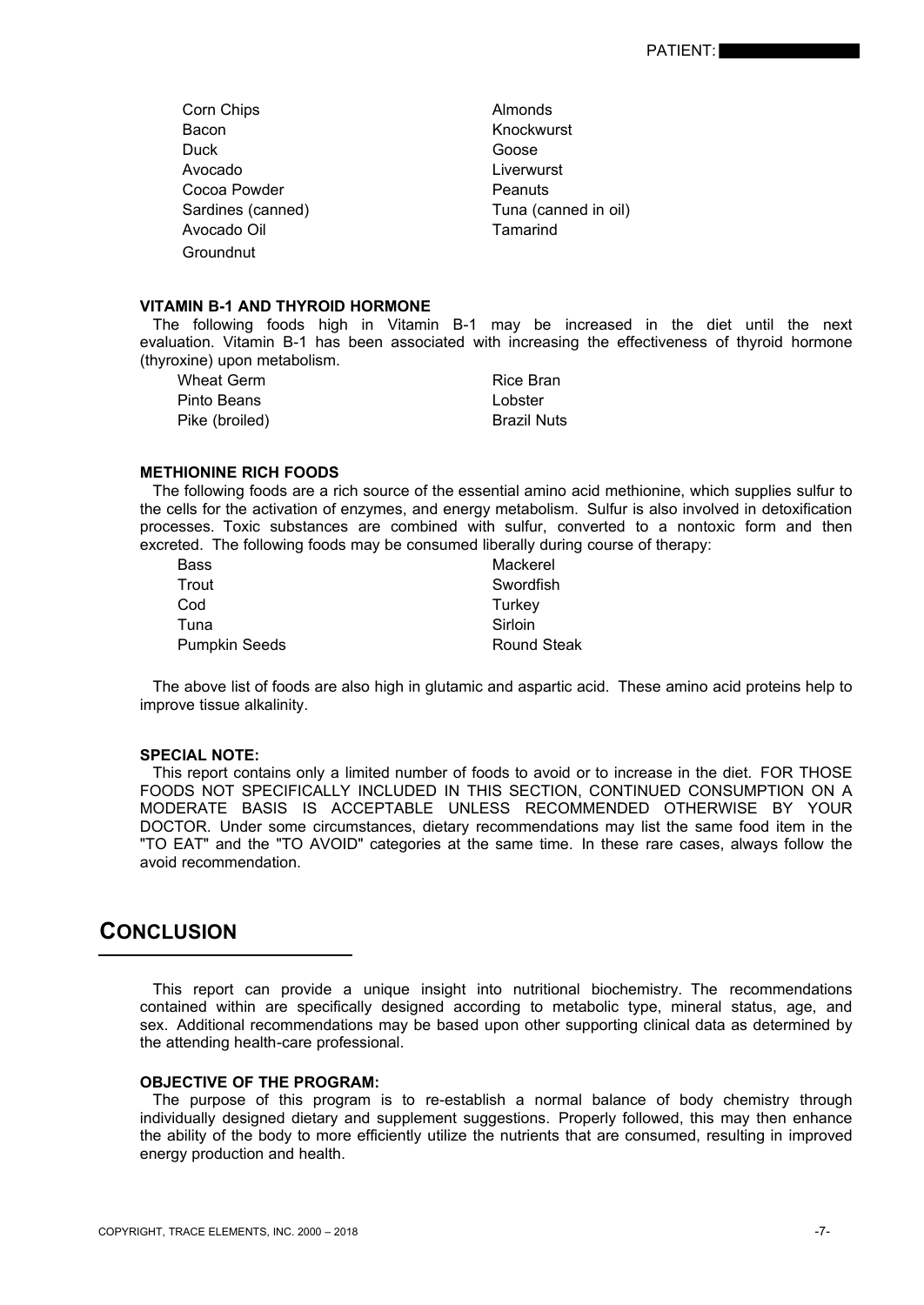## **REMOVAL OF HEAVY METALS:**

 Re-establishing a homeostatic balance or equilibrium of body chemistry will enhance the body's ability to remove heavy metals naturally. The elimination of a heavy metal involves an intricate process of attachment of the metal to proteins, removal from storage areas, and transport to the eliminative organs for excretion. Improvement in ones nutritional balance will improve the capability of the body to perform these tasks and eliminate toxins more easily.

 However, the mobilization and elimination of metals may cause temporary discomfort. As an example, if an excess accumulation of iron or lead is contributing to arthritic symptoms, a temporary flare-up of the condition may occur from time to time. This discomfort can be expected until removal of the excess metal is complete.